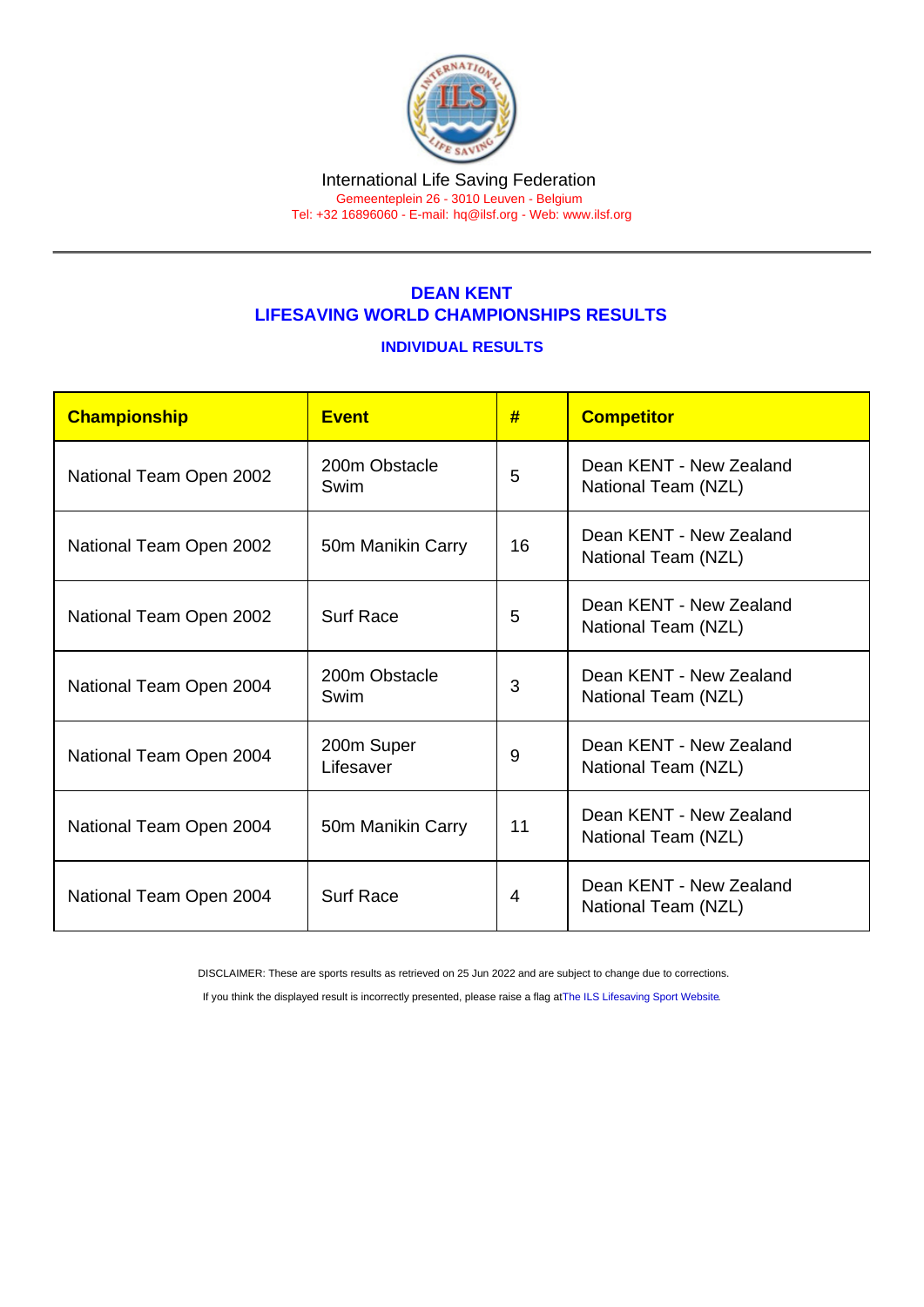#### International Life Saving Federation Gemeenteplein 26 - 3010 Leuven - Belgium

Tel: +32 16896060 - E-mail: [hq@ilsf.org](mailto:hq@ilsf.org) - Web: [www.ilsf.org](https://www.ilsf.org)

# DEAN KENT LIFESAVING WORLD CHAMPIONSHIPS RESULTS

## TEAM RESULTS

| Championship               | <b>Event</b>              | # | <b>Competitors</b>                                                                                                   |
|----------------------------|---------------------------|---|----------------------------------------------------------------------------------------------------------------------|
| National Team Open<br>2004 | <b>Beach Relay</b>        | 1 | <b>New Zealand National Team</b><br>(NZL)<br>Glenn ANDERSON, Steven<br>FERGUSON, Morgan<br>FOSTER, Dean KENT         |
| National Team Open<br>2002 | <b>Beach Relay</b>        | 2 | <b>New Zealand National Team</b><br>(NZL)<br>Glenn ANDERSON, Steven<br>FERGUSON, Morgan<br>FOSTER, Dean KENT         |
| National Team Open<br>2002 | Oceanman/Oceanwoman Relay | 2 | <b>New Zealand National Team</b><br>(NZL)<br>Glenn ANDERSON, Morgan<br>FOSTER, Cory HUTCHINGS,<br>Dean KENT          |
| National Team Open<br>2002 | <b>Rescue Tube Rescue</b> | 3 | New Zealand National Team<br>(NZL)<br>Glenn ANDERSON, Steven<br>FERGUSON, Dean KENT,<br><b>Mark MUIR</b>             |
| National Team Open<br>2004 | 4x50m Obstacle Relay      | 3 | <b>New Zealand National Team</b><br>(NZL)<br>Glenn ANDERSON, Moss<br><b>BURMESTER, Steven</b><br>FERGUSON, Dean KENT |